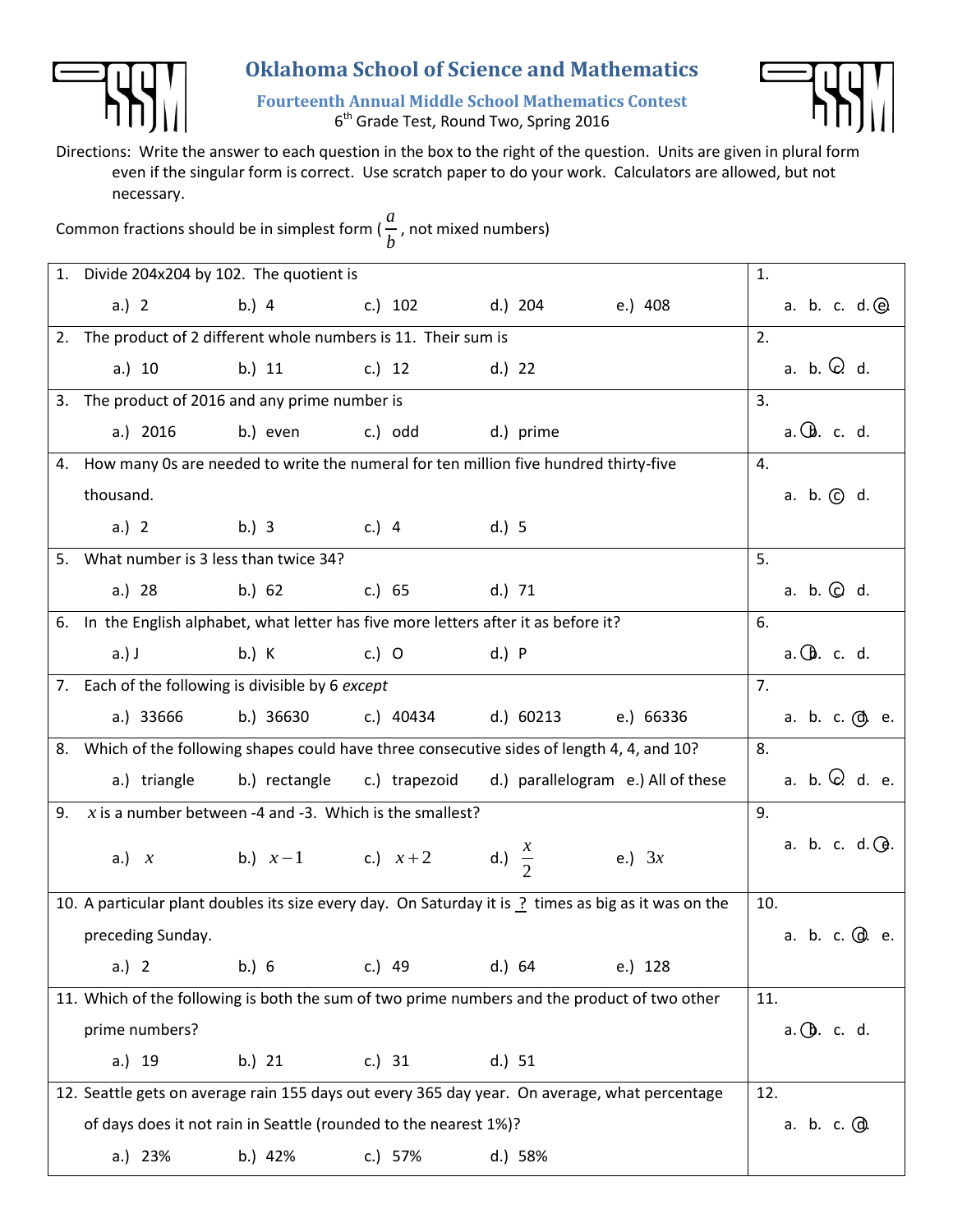| 13. Which is smaller? a.) a square with side 0.5 miles<br>b.) a circle with radius 0.3 miles?                                     | $13.$ (a)<br>b.          |
|-----------------------------------------------------------------------------------------------------------------------------------|--------------------------|
| 14. A large equilateral triangle is made of tessellated smaller equilateral triangles that are 3                                  | 14.                      |
| inches on each side (see figure of the triangle made of 4 smaller triangles). How many of the                                     | a. b. $\circledcirc$ d.  |
| smaller triangles are necessary to build a triangle that is 12 inches on each side?                                               |                          |
| d.) 20<br>c.) 16<br>a.) 10<br>b.) 12                                                                                              |                          |
| 15. For the given group of numbers, put the mean, median, and mode in order from least to                                         | 15.                      |
| $\{1, 2, 2, 4, 5, 9, 12\}$<br>greatest.                                                                                           | a. b. c. $\mathbb{Q}$ .  |
| a.) median <mean<mode<br>b.) mode<mean<median< td=""><td></td></mean<median<></mean<mode<br>                                      |                          |
| c.) median <mode<mean<br>d.) mode<median<mean< td=""><td></td></median<mean<></mode<mean<br>                                      |                          |
| 16. An OSSM Calculus class has 6 more students this semester than last semester. If the average                                   | 16.                      |
| number of students in the Calculus class is 21, how many students were in the class last                                          | a. (b) c. d. e.          |
| semester?                                                                                                                         |                          |
| b.) 18 c.) 21<br>d.) 24<br>a.) 15<br>e.) 27                                                                                       |                          |
| 17. I have quarters and dimes that value a total of \$2.75. I have 20 coins total. How many                                       | 17.                      |
| quarters do I have?                                                                                                               | a. Q c. d.               |
| b.) 5 quarters c.) 7 quarters<br>d.) 13 quarter<br>a.) 1 quarters                                                                 |                          |
| 18. Two standard six sided dice are rolled. What is the probability that the sum of the numbers                                   | 18.                      |
| on the top faces of the dice is a prime number? (Give your answer as a simplified fraction.)                                      | $a.$ $\oplus$ . c. d.    |
| a.) $8/21$<br>b.) $5/12$<br>c.) $1/2$<br>d.) $2/3$                                                                                |                          |
| 19. A particular basketball team scores an average of 67 points per game for the first four games,                                | 19.                      |
| and an average of 64 points per game for the first five games. How many points did the team                                       | a. (b) c. d. e.          |
| score in its fifth game?                                                                                                          |                          |
| b.) 52<br>a.) 51<br>c.) 53<br>d.) 54<br>e.) 55                                                                                    |                          |
| 20. What is the next number in the sequence?                                                                                      | 20.12                    |
| $1, 6, 4, 9, 7, \_\_$                                                                                                             |                          |
| $rac{1}{\frac{1}{3}} \div \frac{2}{\frac{2}{6}}$ .<br>21. What is the value of the given expression?                              | 21. $\frac{1}{2}$ or 0.5 |
|                                                                                                                                   |                          |
| 22. Solve the linear inequality for $x$ . $3(x+1) < x+7$                                                                          | 22. $x < 2$              |
| 23. What is the value of $\frac{1}{2} \times \frac{3}{4} + \frac{5}{6} \times \frac{7}{8}$ ? Express answer as a simple fraction. | 23. $\frac{53}{48}$      |
| 24. If the given table of values represents points on a straight line, what would the $y$ value be                                | 24. 37.5 or 75/2         |
| when $x = 25$ ?<br>10<br>20<br>40<br>30<br>$\chi$                                                                                 |                          |
| $\mathcal{Y}$<br>15<br>30<br>45<br>60                                                                                             |                          |
| 25. How many numbers are there between 25 and 125 that are multiples of 2 or 3 but not both?                                      | 25.67                    |
|                                                                                                                                   |                          |